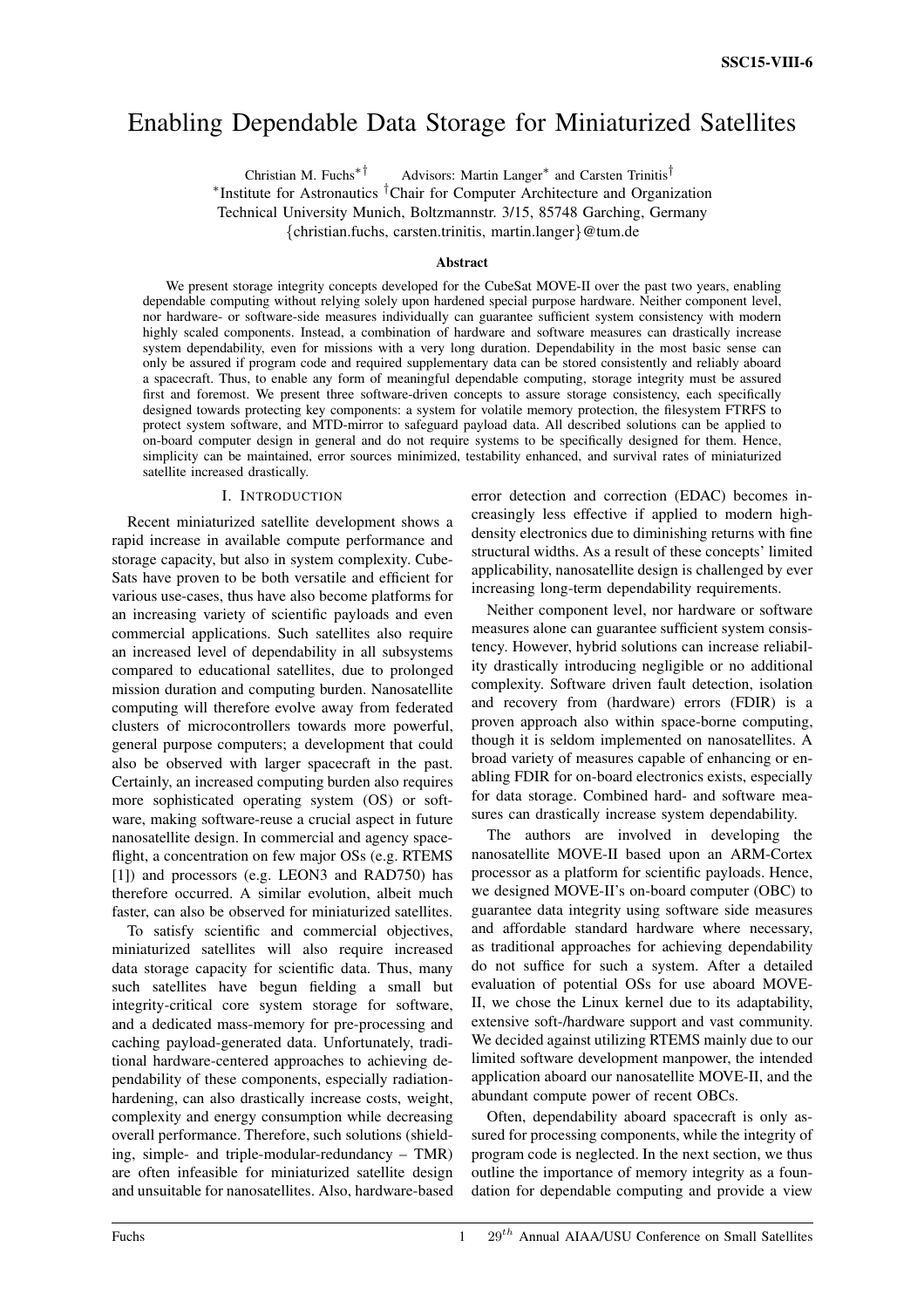on the topic at the grand scale. To protect data stored in volatile memory, we present a minimalist yet efficient approach to combine error scrubbing, blacklisting, and error correction encoded (ECC) memory in Section III. MOVE-II will utilize magneto-resistive random access memory (MRAM) [2] as firmware storage, hence, we developed a POSIX-compatible filesystem (FS) offering memory protection, checksumming and forward error correction. This FS is being presented in Section IV, can efficiently protect an OS- or firmware image and supports hardware acceleration. Finally, a high performance dependable storage concept combining block-level redundancy and composite erasure coding for highly scaled flash memory was implemented to assure payload data integrity, the resulting concept is outlined in Section V.

## II. MEMORY INTEGRITY AS A BASE FOR **DEPENDABILITY**

The increasing professionalization, prolonged mission durations, and a broader spectrum of scientific and commercial applications have resulted in many different proprietary on-board computer concepts for miniaturized satellites. Therefore, miniaturized satellite development has not only seen a rapid increase in available compute power and storage capacity, but also in system complexity. However, while system sophistication has continuously increased, re-usability, dependability, and reliability remained quite low [3]. Recent studies of all previously launched CubeSats show an overall launch success rate of only 40% [4]. Such low reliability rates are unacceptable for missions with more refined or long-term objectives, especially with commercial interests involved. As nanosatellites mostly consist of electronics, connected to and controlled by the OBC, achieving an elevated level of system dependability must begin with this component.

Besides extreme temperature variations and the absence of atmosphere for heat dissipation, the impact of the near-Earth radiation environment are crucial in space computing and system design. About 20% of all detected anomalies aboard satellites can be attributed to high-energy particles from the various sources, also in OBC-related components [5], [3]. Depending on the orbit of the spacecraft and the occurrence of solar particle events, its on-board computer will be penetrated by a mixture of high-energy protons, electrons and heavy ions. Physical shielding using aluminum or other material can reduce certain radiation effects. However, sufficient protection would require unreasonable additional mass for shielding.

In Low Earth Orbit (LEO), the radiation bombardment will be increased while transiting the South Atlantic Anomaly (SAA) [6]. Earth's magnetic field experiences a local, height-dependent dip within the SAA, due to an offset of the spin axis from the magnetic axis. In this zone, a satellite and its electronics will experience an increase of proton flux of up to  $10^4$  times (energies > 30 MeV) [7]. This

flux increase results in a rapid growth of bit errors and other upsets in a satellite's OBC. In the case of MOVE-II, the full functionality of the commandand-data-handling subsystem, thus also its OBC, is required at all time due to scientific measurements being conducted from one of the satellite's possible payloads, even though planned maintenance outages (e.g. reboots) are acceptable. This scientific payload should measure the anti-proton flux within the SAA, whose properties are subject of scientific debate.

Currently, dependable computing on satellites is based mainly upon radiation tolerant special purpose hardware, as the cost of space electronics and software is usually dwarfed by a satellite's launch, testing and validation costs. Such components usually are significantly more expensive than commercial off-theshelf (COTS) hardware. In part, this can be attributed to a thorough selection process performed for such components, but pricing is designed for aerospace and spaceflight applications equipped with vast budgets for long-term projects. Also, these components usually require more energy, but offer comparably little compute power due to decreased clock frequencies and smaller caches. These drawbacks mainly originate from a primary reliance upon increased structural width of the silicon, besides more resilient manufacturing techniques and materials. For miniaturized satellite use, especially in nanosatellites, the prices commonly charged for such components are prohibitively high, often making their use entirely infeasible.

Regardless if hardened processing components can be utilized, an OBC must compensate for radiation induced displacement damage, latch-up and indirect event effects which can not be mitigated technologically. Therefore, both soft- and hardware must be designed to handle these issues, not if, but when they occur. However, this fact has been largely ignored



Fig. 1. A satellite's memory hierarchy including input/output functionality (depicted in white) and the processor. Data transiting or stored within elements shown in yellow may be corrupted arbitrarily. Components depicted in blue must be safeguarded against corruption, i.e. using the concepts presented within this paper.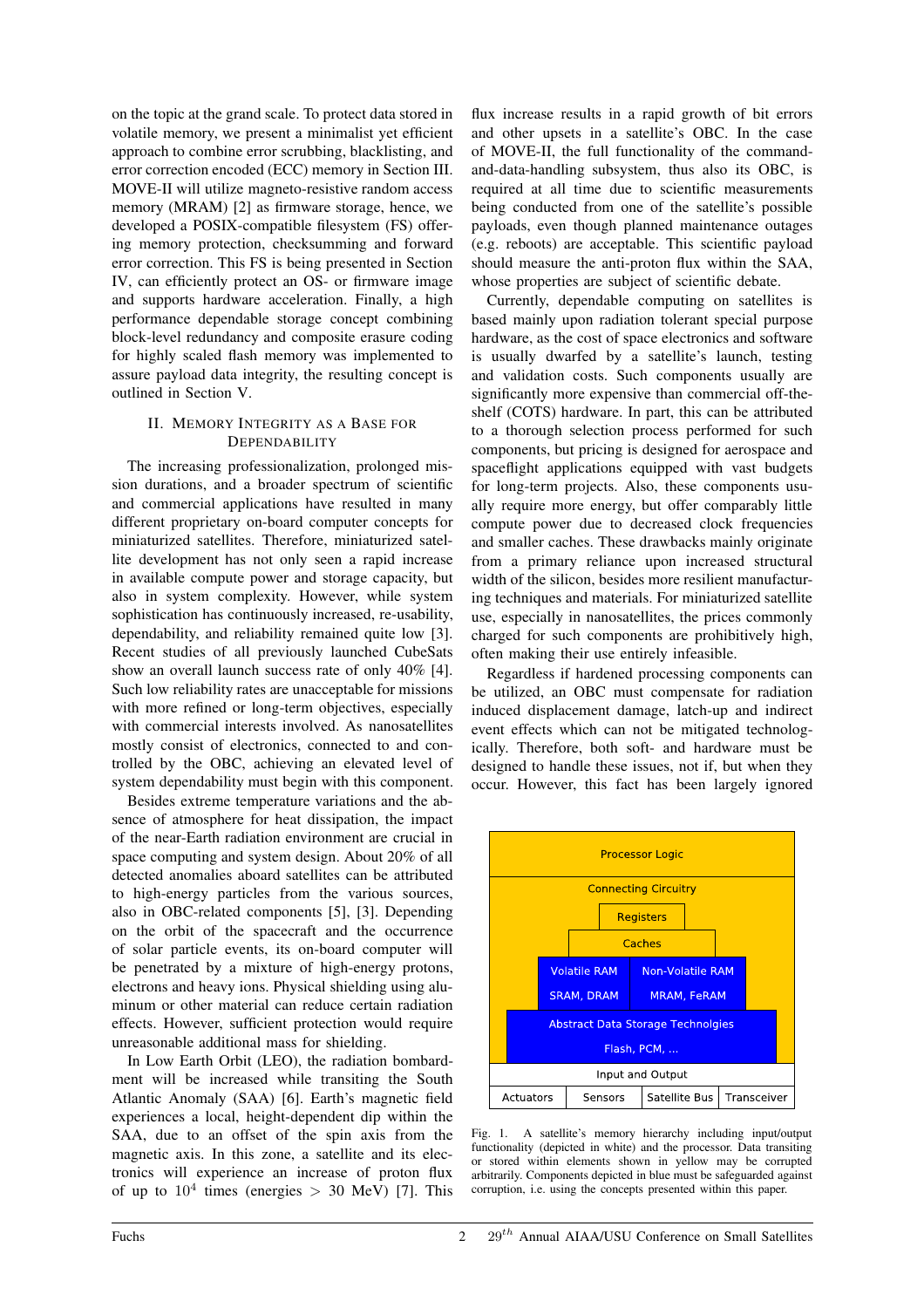especially in nanosatellite design, resulting in comparably cheap energy efficient federated OBC concepts based upon highly fragile clusters of microcontrollers. This aspect certainly is undergoing a fundamental shift also due to externally induced mission requirements and an increasing level of professionalization [8].

Dependability in the most basic sense can only be assured if program code and required supplementary data can be stored consistently and reliably aboard a spacecraft. Thus, to enable any form of meaningful dependable computing, storage integrity must be assured first and foremost. In the future, new manufacturing techniques such as FD-SOI [9] will enable relatively radiation-tolerant, cheap application processors of-theshelf [10], reinforcing the need for dependable data storage solutions. Therefore, this research was motivated by finding solutions to assure dependability without fully relying on rad-hard processors and TMR.

Different storage technologies vary regarding the energy-threshold necessary to induce an effect and the severity of its consequences. Various types of Single Event Effects (SEEs), the destructive ones being the most relevant, are well described in [11]. Some novel memory technologies (e.g. MRAM [2], PCM [12]) have shown inherent radiation tolerance against bitflips, Single Event Upsets (SEUs), due to their data storage mechanism [13], [14]. Due to a shifting voltage threshold in floating gate cells caused by the total ionizing dose, flash memories become more susceptible to bit errors the higher they are scaled. Highly scaled flash memories are more prone to SEUs causing shifts in the threshold voltage profile of one or more storage cells as well [15]. All these memory technologies are sensitive to Single Event Functional Interrupts (SEFIs) [16], which can affect blocks, banks or entire circuits due to particle strikes in the peripheral circuitry.

To enable meaningful dependable computing, data consistency must be assured both within volatile and non-volatile memory, see Figure 1. Data is usually classified as either system data or payload data stored in volatile or non-volatile memory. The storage capacity required for system data may vary from few kilobytes (firmware images stored within a microcontroller) to several megabytes (an OS kernel, its and accompanying software). Very large OS installations and applications are highly uncommon aboard spacecraft and thus not considered in this paper. Payload data storage on the other hand requires much larger memory capacities ranging from several hundred megabytes to many terabytes depending on the spacecraft's mission, downlink bandwidth or link budget, and mission duration. In addition, data and code will temporarily reside in volatile system memory and of course the relevant memories within controllers and processors (i.e. caches and registers) which again must satisfy entirely different requirements to performance and size. Due to these varying requirements, different memory technologies have become popular for system data storage, payload data storage and volatile memory. In the following sections, we will discuss and develop protective concepts to ensure dependable data storage aboard spacecraft with a special focus on our nanosatellite use-case. All these concepts can be implemented at least as efficiently to larger satellites, as size and energy restrictions are much less pressing aboard these vessels.

## III. VOLATILE MEMORY CONSISTENCY

Inevitably, data stored will at least temporarily reside within an OBC's volatile memory and all current widely used memory technologies (e.g. SRAM, SDRAM) are prone to radiation effects [17]. As a straightforwards solution, some OBCs were built to utilize only (non-volatile) MRAM as system memory which is inherently immune to SEUs and therefore allows OBC engineers to bypass additional integrity assurance guarantees for RAM. However, MRAM currently can not be scaled to capacities large enough to accommodate more complex OSs. Thus, while small satellites and very simple nanosatellites often utilize custom firmware optimized for very low RAM usage, larger spacecraft as well as most current and future nanosatellites do rely upon SRAM, DRAM or SDRAM. For simplicity, we will refer to these technologies as RAM within this section. However, it is not to be confused with the use of the term RAM in Sections IV and Vof this paper, as in MRAM.

Radiation induced errors alongside device failover is often assured using error correcting codes (ECC), which have been in use in space engineering for decades. However, a miniaturized satellite's OS must take an active role in volatile memory integrity assurance by reacting to ECC errors and testing the relevant memory areas for permanent faults. To avoid accumulating errors over time in less frequently accessed memory, an OS must periodically perform scrubbing. In case of permanent errors, software should cease utilizing such memory segments for future computation and blacklist them to reduce the strain on the



Fig. 2. Integrity of volatile memory can be guaranteed if memory checking (yellow), ECC and page-wise blacklisting (blue) are combined. Scrubbing must be performed periodically to avoid accumulating errors in rarely used code or data.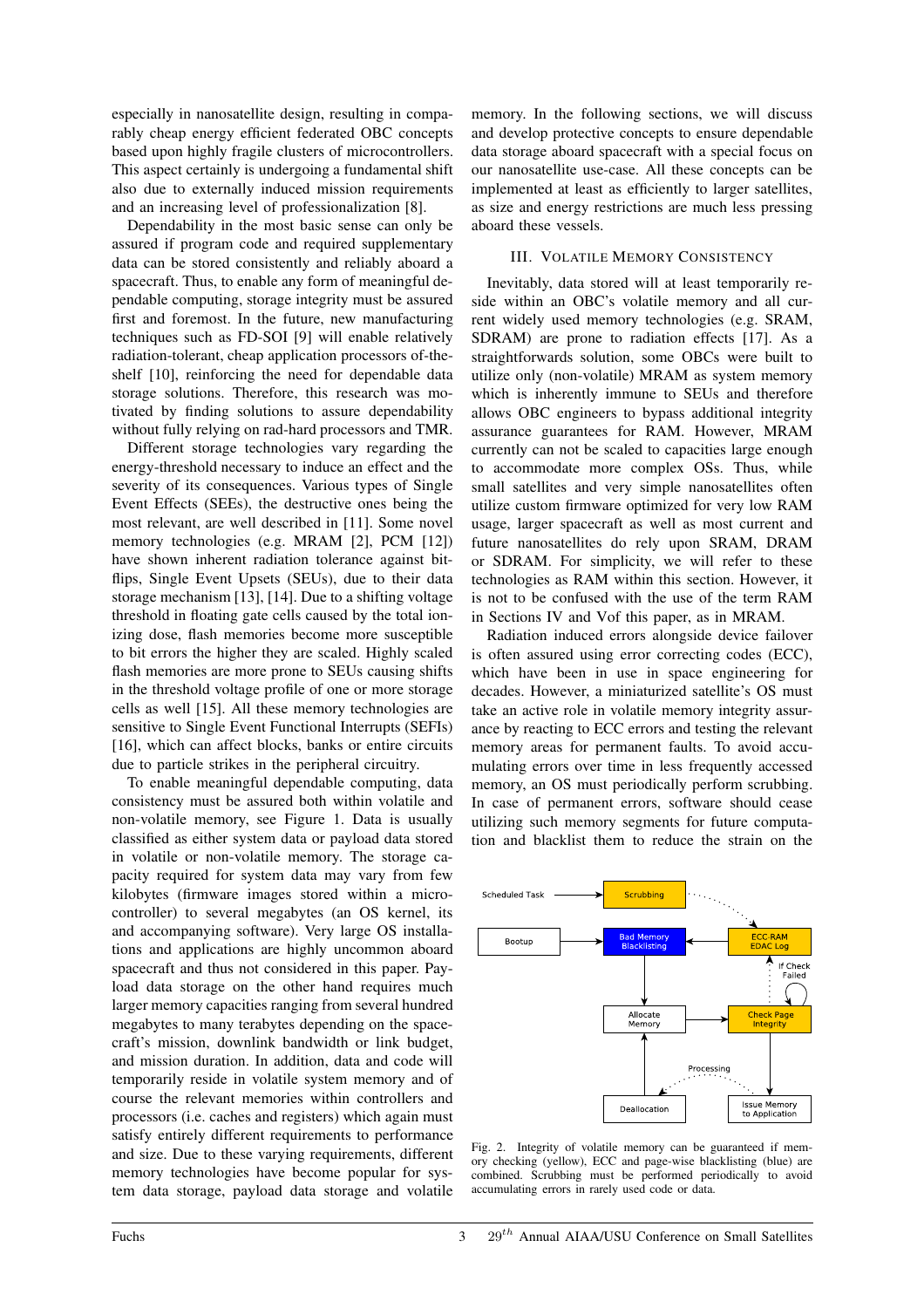used erasure code. Assuming these FDIR measures are implemented, a consistency regime based on memory validation, error scrubbing and blacklisting as depicted in Figure 2 can be established.

#### *A. Memory Corruption and Countermeasures*

The threat scenario for RAM mainly includes two types of gradually accumulating errors: soft-errors (bitrot) and permanent hard errors. Depending on the amount of data residing in RAM, even few hard errors can cripple an on-board computer: the likelihood for the corruption of critical instructions increases drastically over time. Soft errors occur on the Earth as well as in orbit, due to electrical effects and highly charged particles originating from beyond our solar system. In case of such an error, data is corrupted temporarily but, and once the relevant memory has been re-written, consistency can be re-established. The likelihood of these events on the ground is usually negligible as the Earth's magnetic field and the atmosphere provide significant protection from these events, thus very weak or no erasure coding is utilized. Hard errors generally occur due to manufacturing flaws, ESD, thermal- and aging effects. Thus, they may also occur or surface during an ongoing mission, further information on the causes for hard-faults in RAM is described in detail in [18]. Highly charged particles impacting the silicon of RAM chips can also permanently damage circuitry. Therefore, to compensate for both hard and soft errors, ECC should be introduced [19].

By utilizing ECC-RAM integrity of the memory can be assured starting at boot-up, though in contrast to other approaches ECC can not efficiently be applied in software [20]. Due to the high performance requirements towards RAM, weak but fast erasure codes such as single error correction Hamming codes with a word length of 8 bits are used [21], [22]. ECC modules for space-use usually offer two or more bit-errors-perword correction. These codes require additional storage space, thereby reducing available net memory, and increase access latency due to the higher computational burden. Single-bit error correcting EDAC ASICs are available off-the-shelf at minimal cost, whereas multibit error correcting ones are somewhat less common and drastically more expensive. While such economical aspects are usually less pressing for miniaturized satellites beyond the 10kg range, nanosatellite budgets usually are much more constrained prompting for alternative, lightweight low-budget-compatible solutions. Below, we thus present a software driven approach to achieve a high level of RAM integrity without expensive and comparably slow space-grade multi-biterror correcting ECC modules. Ultimately, stronger ECC for RAM is not a satisfying final solution to RAM consistency requirements due to inherent weaknesses of this approach during prolonged operation.

## *B. A Memory Consistency Assurance Concept*

When utilizing ECC, memory consistency is only assured at access time, unless specialized self-checking RAM concepts are applied in hardware [23], [24]. Rarely used data and code residing within memory will over time accumulate errors without the OS being aware of this fact, unless scrubbing is performed regularly to detect and correct bit-errors before they can accumulate. The scrubbing frequency must be chosen based on the amount of memory attached to the OBC, the expected system load and the duration required for one full scrubbing-run [25]. Resource conserving scrubbing intervals for common memory sizes aboard nanosatellites range from several minutes up to an hour. Also, if a spacecraft were to pass through a region of space with elevated radiation levels (e.g. the SAA), scrubbing should be performed directly before and after passing through such regions.

Scrubbing tasks can be implemented in software within the OS's kernel, but could be initiated by a userland application as well. In the case of a Linux Kernel and a GNU userland, a scrubbing task can most conveniently be implemented as a cron-job reading the OBC's physical memory. For this purpose, the device node */dev/mem* is offered by the Linux Kernel as a character device. */dev/mem* allows access to physical memory where scrubbing must begin at the device specific *SDRAM base address* to which the RAM is mapped. Technically, even common Unix programs like dd(1) could perform this task without requiring custom written application software.

Another possibility would be to implement a Linux kernel module using system timers to perform the same task directly within kernel space. In this case, the scrubbing-module could also directly react to detected faults by manipulating page table mappings or initiating further checks to assure consistency. Execution within kernel mode would also increase scrubbing speed, allowing more precise and reliable timing.

| To-be stored value:                         |   |   |   |   |                |   |              |   |  |  |
|---------------------------------------------|---|---|---|---|----------------|---|--------------|---|--|--|
| O                                           | 1 | 0 | 1 | 0 | 1              | 0 |              |   |  |  |
| Hamming encoded value:                      |   |   |   |   |                |   |              |   |  |  |
| O                                           | 1 | 0 | 1 | 0 | 1              | 0 | $\mathbf{1}$ | 0 |  |  |
| Recoverable Scenario with a hard-fault:     |   |   |   |   |                |   |              |   |  |  |
| O                                           | 0 | 0 | 1 | 0 | 0              | 0 | 1            | 0 |  |  |
| Failure Case with an additional soft-fault: |   |   |   |   |                |   |              |   |  |  |
| n                                           | 0 | 0 | 1 | 0 | $\overline{0}$ | 0 | 1            |   |  |  |

Fig. 3. With single-bit correcting ECC-RAM, a word should no longer be used once a single hard-fault has been detected. Hard faults are depicted in black, soft faults in yellow, erasure code parity in green.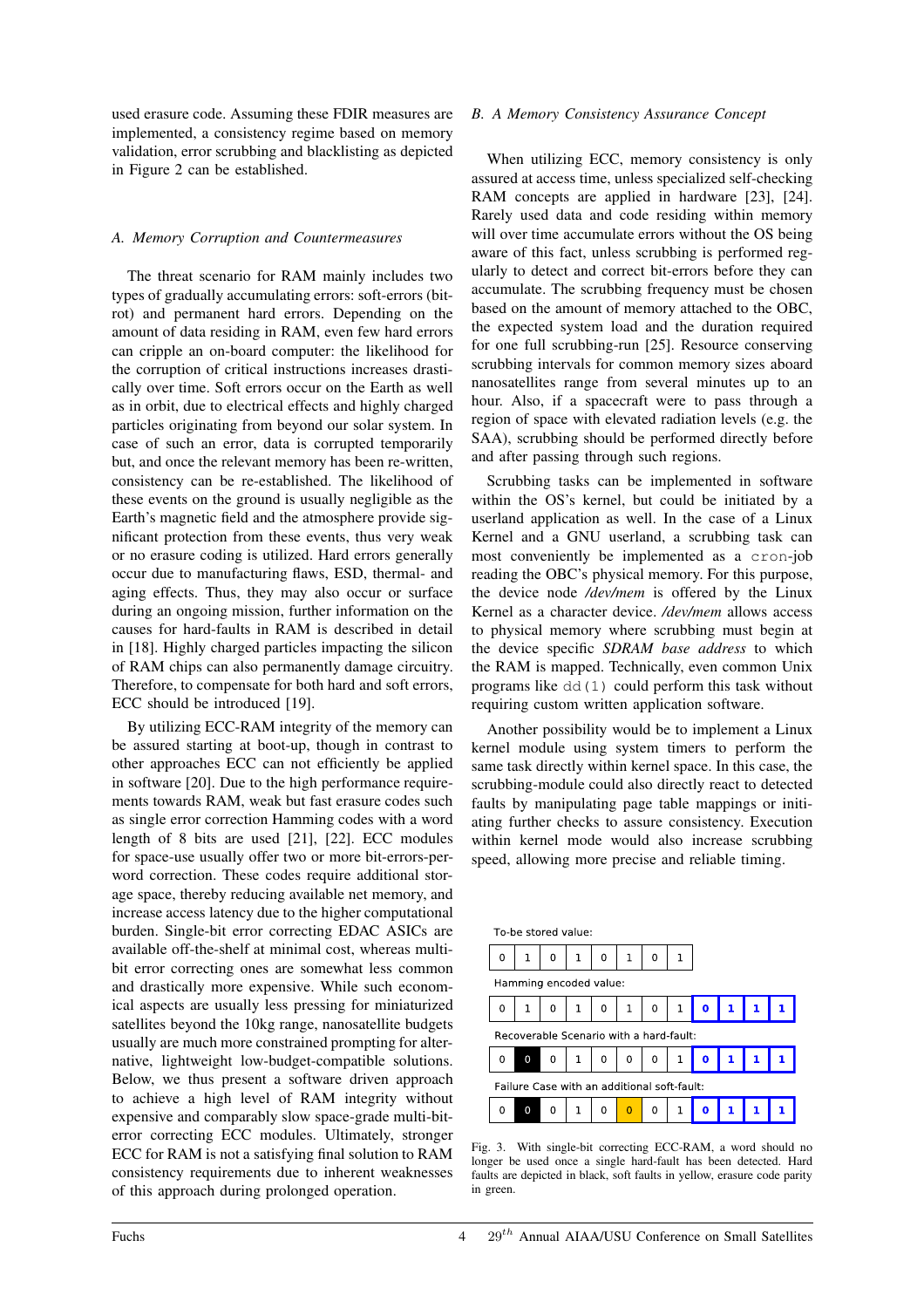#### *C. Memory Checking and Blacklisting*

Unless very strong multi-bit-error correcting ECC  $(> 2$  bit error correction) and scrubbing are utilized, ECC can not sufficiently protect a spacecraft's RAM due to in-word-collisions of soft- and hard errors as depicted in Figure 3. To avoid such collisions, memory words containing hard faults should no longer be utilized, as any further bit-flip would make the word non-recoverable [26]. Even when using multibit ECC, memory should be blacklisted in case of grouped permanent defects which may be induced due to radiation effects or manufacturing flaws as well.

Memory must also be validated upon allocation before being issued to a process. Validation can be implemented either in hardware or software, with the hardware variant offering superior testing performance over the software approach. However, memory testing in hardware requires complex logic and circuitry, whereas the software variant can be kept extremely simple. The Linux kernel offers the possibility to perform these steps within the memory management subsystem for newly allocated pages for ia32 processors already, and are currently porting this functionality to the ARMv7 MMU-code. In case the Linux kernel detects a fault in memory, the affected memory page is reserved, thereby blacklisted from future use, and another validated and healthy page is issued to the process. Therefore, we chose to rely upon this proven and much simpler software-side approach.

The ia32 implementation does not retain this list of blacklisted memory regions beyond a restart of the OS, though doing so is an important feature for use aboard a satellite. As memory checking takes place at a very low kernel-level (MMU code essentially works on registers directly and in part must be written in assembly), textual logging is impossible and persistent storage would have to be realized in hardware. An external logging facility implemented at this level would entail rather complex and thus slow and error prone logic, thus, a logging based implementation is infeasible. However, at this stage we can still utilize other functionality of the memory management subsystem to access directly mapped non-volatile RAM, in which we can retain this information beyond a reboot. Due to the small size required to store a page bitmap, it can be stored within a small dedicated MRAM module, read by the bootloader and passed on to the kernel upon startup. This implementation can thus enable

multi-bit-error correcting equivalent protection without requiring costly specialized hardware, while increasing system performance on strongly degraded systems.

# IV. FTRFS: A FAULT-TOLERANT RADIATION-ROBUST FILESYSTEM FOR SPACE USE

While MRAM can not yet offer the capacity necessary for payload data, it is an excellent choice for storing OS data due to its SEU immunity. However, even then the OBC is still prone to SEFIs, stray-writes, processor- and controller errors as well as in-transit data corruption. FTRFS (fault-tolerant radiation-robust filesystem for space use) was designed for small volumes  $(\leq 4MB)$ , but can also manage significantly larger volumes up to several gigabytes in size (depending on the data block size). Erasure coding is applied to protect against in-transit data corruption and stray-writes within memory pages, which can not be prevented using memory protection. Cyclic redundancy checksums (specifically CRC32) are utilized for performance reasons in tandem with the Reed-Solomon (RS) erasure code [27]. Even though CRC16 could be considered sufficient for most common block sizes, we utilize a 32-bit checksum to further minimize collision probability at a minimal compute overhead.

Most modern processors support memory protection, also for directly mapped memory such as MRAM, thereby enable a powerful safeguard against data corruption due to processor and controller faults. However, memory protection has been largely ignored in RAM-FS design, which, in part, can be attributed to a misconception of memory protection as a pure security measure. For directly mapped non-volatile memory, memory protection introduces the memory management unit as a safeguard against data corruption due to upsets in the system [28]. In a scenario where MRAM is used, only in-use memory pages will be writable even from kernel space, whereas the vast majority of memory is kept read-only, protected from misdirected write access i.e. due to SEUs in a register used for addressing during a store operation.

As the volatile memory's integrity can be assured by the previously described functionality, we assume ECC to be applied to CPU-caches, thus faults in these deceives are considered detectable and possibly correctable at runtime. A computer running FTRFS must be equipped with a memory management unit with its page-table residing in integrity-assured memory to enable run-time dynamic memory protection. All other



Fig. 4. The basic layout of FTRFS: EDAC data is appended or prepended to structures, depending on if a structure is of compile-time fixed size or not. PSB and SSB denote the primary and secondary super blocks. The root inode is statically assumed to be the first inode.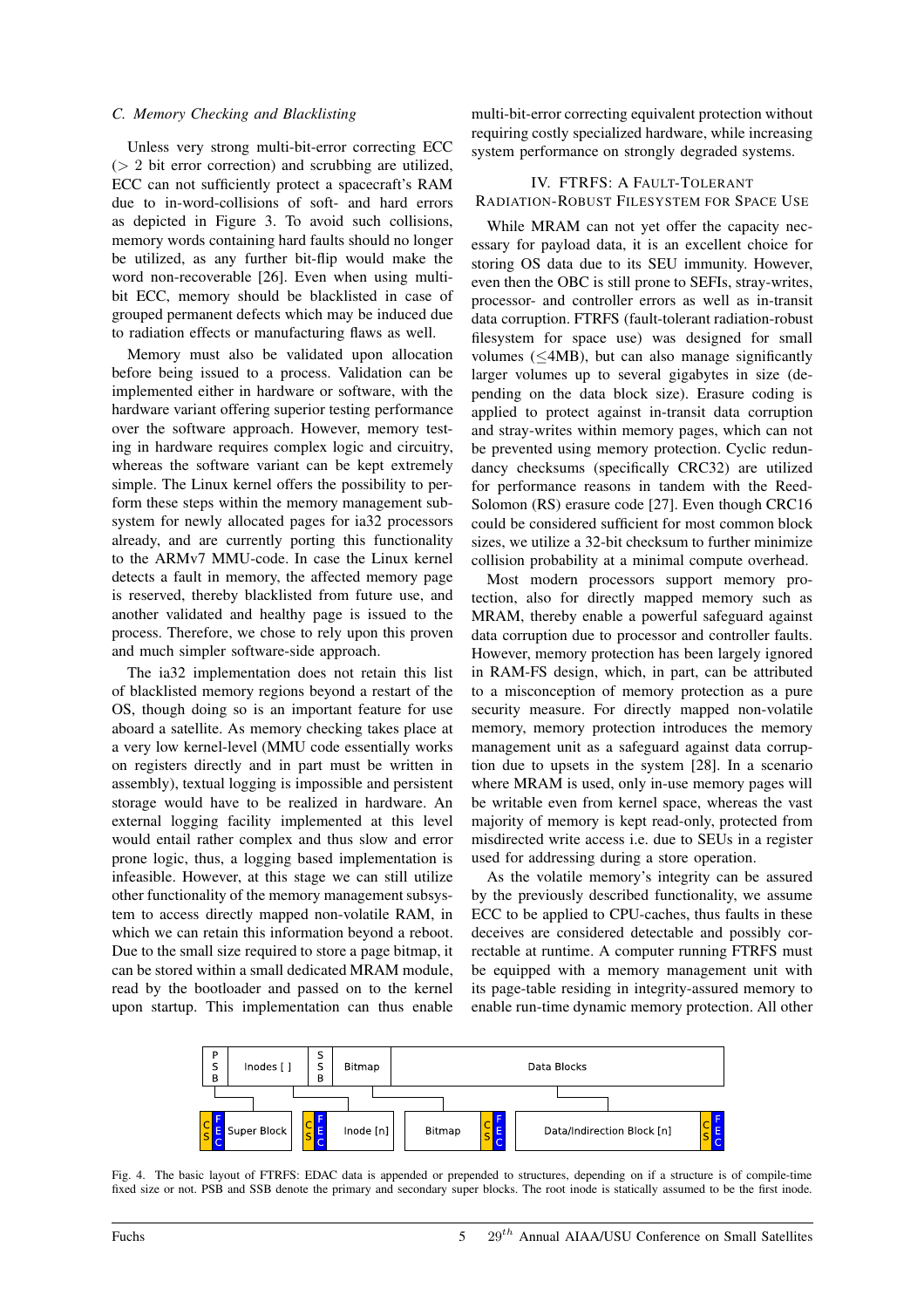elements (e.g. periphery and compute units), memories (e.g. registers) and in-transit data in buffers are considered potential error sources. A loss of components has to be compensated at the software- or hardware level through voting or simple redundancy. Multidevice capability was considered for this FS, however it should rather be implemented below the FS level [29] or as an overlay, e.g. RAIF [30].

#### *A. Approach Outline and Alternatives*

We consider an FS the most portable and efficient approach to combine these features, as the resulting solution should also be bootable while maintaining flexible EDAC capabilities. RAM FSs are not block based and benefit from the ability to access data arbitrarily. Data structures holding information about the physical (e.g. inode count and volume size) or logical (e.g. directory structure and permissions) FS layout require relatively little space compared to file data. In contrast to block-based erasure coding, FS level measures enables stronger erasure coding for these structures requiring minimal extra space. Also, blockbased coding would introduce abstraction, thereby additional code and complexity. A block-based approach would also sacrificing the random access possibility on MRAM, requiring more complicated locking. We initially intended to utilize an existing FS instead of implementing and maintaining one, and therefore conducted an in-depth review of potential alternatives.

Silent data corruption has become a practical issue with nowadays common many-terabyte sized volumes. Therefore, next-generation FSs, e.g. BTRFS [31] and ZFS [32], and some modern RAID  $<sup>1</sup>$  solutions [33]</sup> can maintain checksums for data blocks and metadata, but none of these FSs scale to small storage volumes. All of these FSs include throughput enhancing functionality like caching and disk head tracking, to optimize data access and utilize locality. However, these enhancements do not apply to random-access memories and add significant code overhead, thereby reducing performance while at the same time making FS implementations more error prone. Minimum supported volume sizes are far beyond what current miniaturized satellites can offer.

FSs for flash devices [34], [35] already handle wear leveling<sup>2</sup> and support device EDAC functionality (checksumming, spare handling and recovery). However, these FSs require interaction with the memory technology or the flash translation layer (FTL)  $^3$ , thereby are incompatible with other memory technologies. This introduces further input/output-load and may result in data corruption, and, as flash memory is block based, these FSs would suffer similar drawbacks as a pure error correcting block layer.

RAM FSs are usually optimized for throughput or simplicity, but are usually designed for volatile memory, thus do not even include nondestructive unmount procedures. Few RAM FSs for non-volatile exist [36], [37], but none of these FSs are designed with dependability in mind, albeit PRAMFS which however so does not offer data integrity guarantees.

Thus, in the absence of a potentially reusable FS, we decided to develop FTRFS based on a layout similar to the simple and space conserving extended 2 (ext2) FS. Aligning FTRFS to this FS's layout enabled significant code reuse especially regarding concurrency, locking and permission handling. We adapted PRAMFS's memory protection functionality for FTRFS and introduced erasure coding.

#### *B. Metadata Integrity Protection*

Efficient error detection and correction of meta information and data was considered crucial during development. The protective guarantees offered by the FS can be adjusted at format time or later through the use of external tools to the mission duration, destination and the orbit a spacecraft operates on. For proper protection at the logical level, in addition to the stored FS objects (inodes) and their data, all other information must be protected as well. Thus, we borrow memory protection from the *wprotect* component of *PRAMFS*.

Although the basic FS layout is inspired by *ext2* data addressing and bad block handling work fundamen-

<sup>1</sup>Redundant Array of Independent Disks

<sup>2</sup> keeping all parts of a memory device at an evenly used, level <sup>3</sup>The memory technology device subsystem (MTD) in Linux



Fig. 5. Each inode can either utilize direct addressing or double indirection for storing file data. An inode may possess extended attribute and contains a reference to its parent directory. Each directory's child inodes are kept within a double linked list maintained by the parent.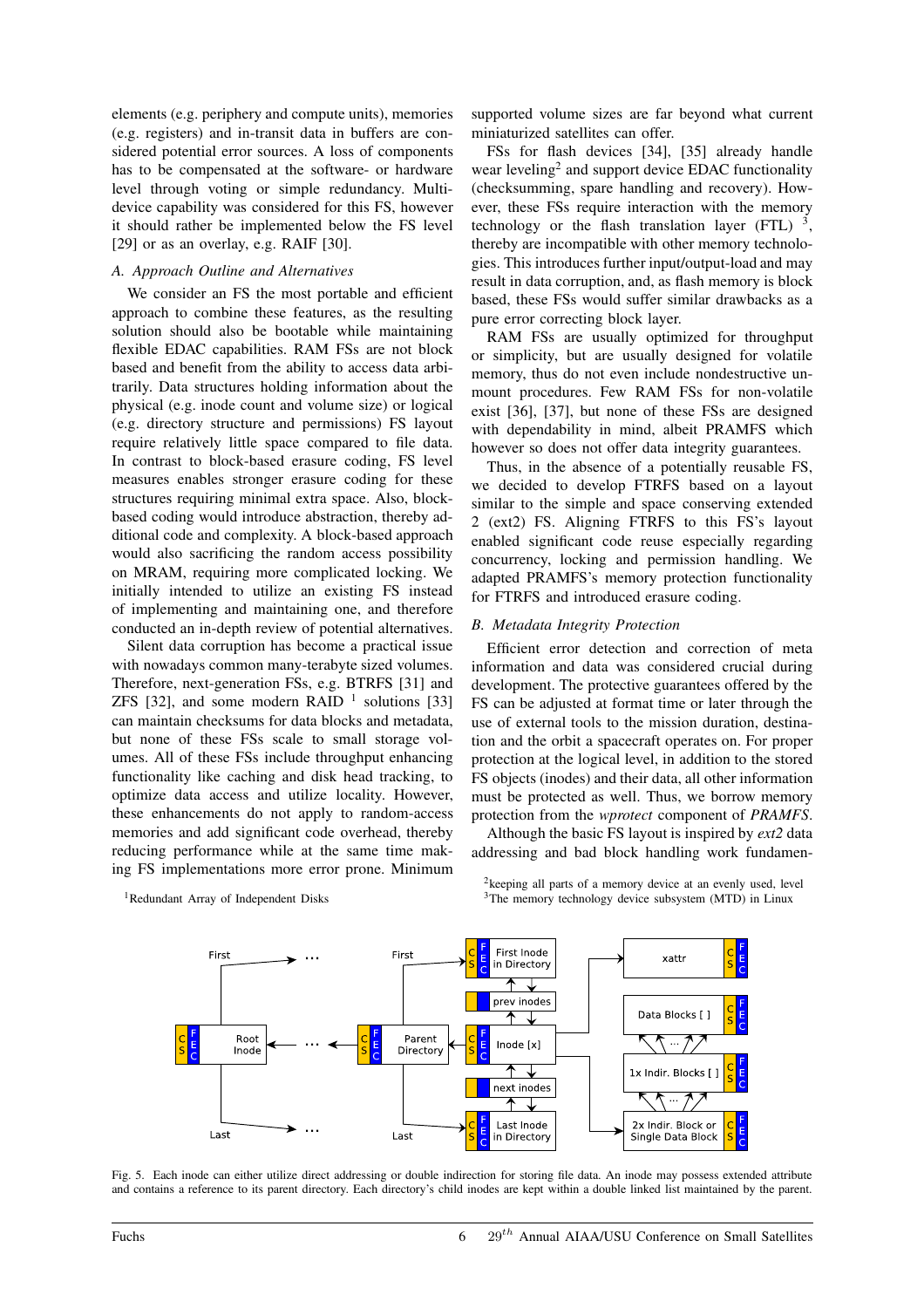

Fig. 6. A 512B data block subdivided into 4 subblocks using example RS parameters. Checksums for the entire data block, EDAC data and each subblock are depicted in yellow, FEC data in blue.

tally differently. *The Super Block* (SB) is kept redundantly, as depicted in Figure 4 and an update to the SB always implies a refresh of the secondary SB. The SB contains EDAC parameters for blocks, inodes and the bitmap, and is static after volume creation. We avoid accumulating errors over time through scrubbing and trigger this functionality upon execution of certain FS functionality (e.g. directory traversal). Using MRAM, the FS does not suffer from radiation induced bit-rot and errors thereby can only accumulate during usage, additional time-triggered scrubbing during periods of little or no volume access is unnecessary.

*A block-usage bitmap* is appended to the secondary SB and allocated based on the overhead subtracted data-block count. Thus, the protection data is located in the first block after the end of the bitmap, see Figure 4. We refrain from re-computing and re-checking the entire bitmap upon each access, as file allocation or truncate related operations can imply up to hundreds of consecutive alterations to the bitmap.

*Inodes* are kept as an array, each representing a file, directory or other FS object. Their consistency is of paramount importance as they define the logical structure of the FS. As each inode is an independent entity, an inode-table wide FEC segment is unnecessary.

Most modern FSs utilize tree-based structures or triple-indirection to organize data into blocks or extends (chunks of data extending over a given number of blocks or size). These structures are comparably fragile and space inefficient for small files, as a significant base-amount of blocks must be set aside only for addressing (e.g. 1 block to hold the actual data, 3 blocks for triple-indirection). To optimize the FS towards both larger (e.g. a kernel image, a database) and very small (e.g. scripts) files, direct data addressing and double indirection are supported, as depicted in Figure 5.

Nanosatellites are not yet considered security critical devices. However, the application area of nanosatellites will expand considerably in the future and include security critical applications [8]. An increasing professionalization will introduce enhanced requirements regarding dependability and security. Shared-satellite usage scenarios as well as technology testing satellites will certainly also require stronger security measures, which can be implemented using extended attributes (*xattrs*). As *xattr* blocks contain various records and different individual permissions, the block's integrity is verified once before an operation and it is updated after all write access (in bulk) has been concluded. *xattrs* are treated like data blocks but are deduplicated and referenced directly within inodes.

## *C. Algorithm Details and Performance*

There are numerous erasure codes available that could be used to protect a full size-optimized Linux root FS including a kernel image safely over a long period of time. After careful consideration, Reed-Solomon (RS) was chosen mainly due to the following:

- Cyclic block codes show excellent performance for multi-bit error correction. RS is particularly well analyzed, and widely used in various embedded scenarios, including spacecraft. Optimized software implementations, IP-cores and ASICs are available, guaranteeing universal availability.
- MRAM, while being SEU immune, is still prone to stray-writes, controller errors and in-transit

| Data        |            | Correction   |                | Correction  |                |                  |
|-------------|------------|--------------|----------------|-------------|----------------|------------------|
| Structure   | Size $(B)$ | Symbols/Code | # Codes        | Total $(B)$ | Overhead $(B)$ | Overhead $(\% )$ |
| Super Block | 128        | 32           |                | 32          | 76             | 59.38%           |
| Inode       | 160        | 32           |                | 32          | 76             | 47.50%           |
| Bitmap      | 1543       | 16           | 14             | 224         | 448            | 29.09%           |
| Data Blocks | 1024       | 4            | 8              | 32          | 104            | 10.16%           |
|             | 1024       |              |                | 64          | 168            | 16.41%           |
|             | 4096       | 4            | 32             | 128         | 392            | 9.57%            |
|             | 4096       |              | 32             | 256         | 648            | 15.82%           |
|             |            |              | <b>TABLE I</b> |             |                |                  |

EDAC OVERHEAD FOR DIFFERENT FS STRUCTURES. BITMAP FOR: 16MB FS, 1024B BS WITH 8B CORRECTION CAPABILITY PER 128B DATA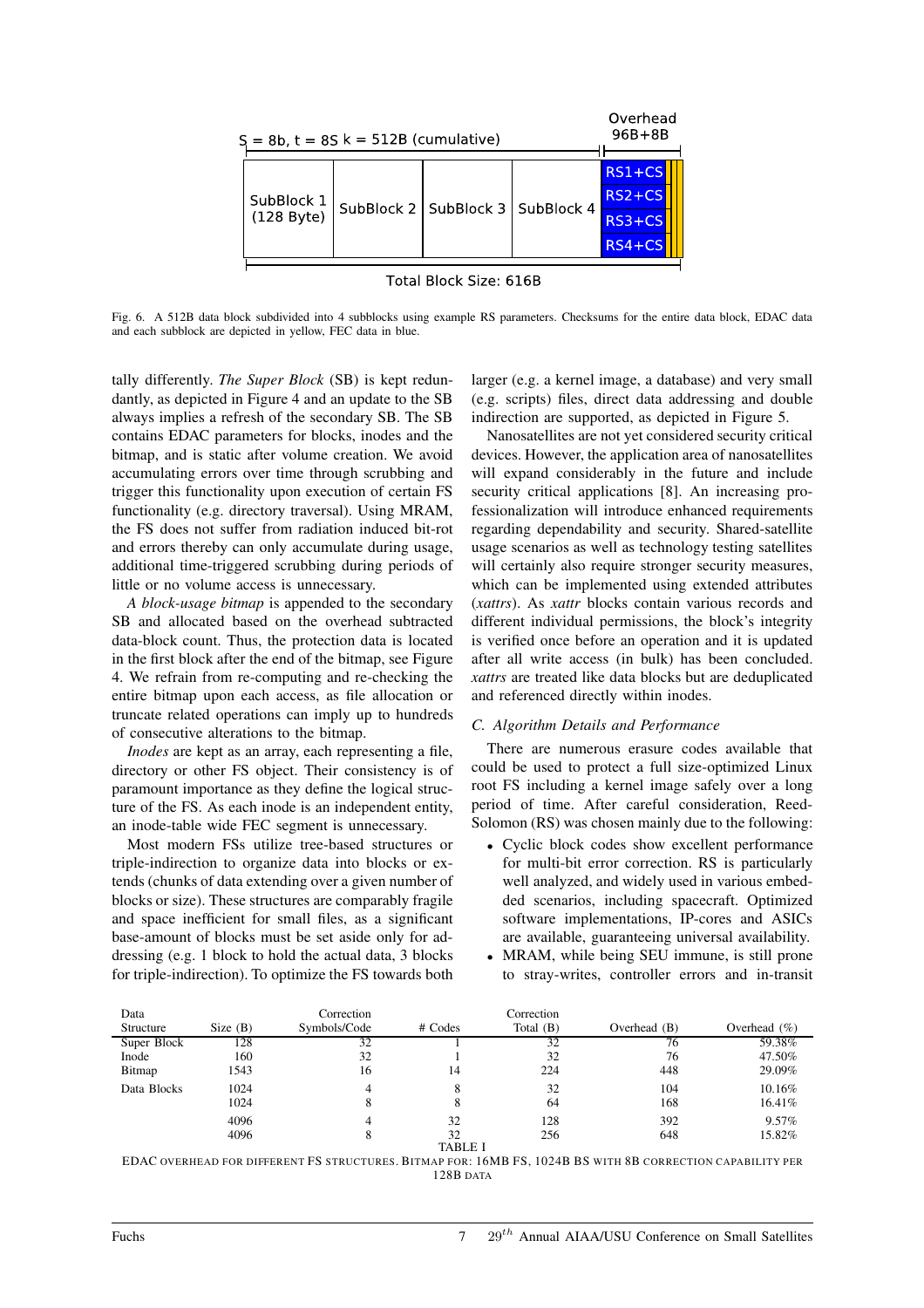data corruption. Misdirected access within a page evades memory protection and corrupts the FS, thus grouped errors will occur. RS relies upon symbol level error correction, which is precisely the kind of corruption the FS must correct.

RS decoding becomes computationally more expensive with increasing symbol size, thus it is important to utilize small symbols while choosing large enough symbols to enable reasonably long codes. The protected data is subdivided into sub-blocks sized to 128B plus the user specified number of correctionroots using a comparably small symbol size of 8 bits. 8 bit sized symbols enable high-performance RS decoding and byte-alignment simplifies addressing, while Inodes and SBs fit into single RS-codes. To skip the expensive RS decoding step during regular read operations, data- and FEC integrity are verified using CRC32 checksums. Data blocks (Figure 6) are divided into subblocks so the FS can make optimal use of the RS code length, while correction data is accumulated at the end of the data block. For common block-sizes and error correction strengths, 4 to 32 RS code words are necessary, see Table I FS overhead.

## V. HIGH-PERFORMANCE FLASH MEMORY **INTEGRITY**

To enable larger payload mass-storage, highly scaled memory is required and NAND-flash (see Section V-A) is currently the most popular technology to fill this role. Even though flash may eventually be replaced by (radiation tolerant) phase change memory (PCM) in the long run, it is not yet available in highdensity versions. Thus we must focus our attention on flash as the only viable mass storage technology, until high-density PCM becomes available in the future. For this memory type, software must compensate for wear and various translation and abstraction layers, making all-in-one solutions like FSs very complex and error prone. Thus, more sophisticated EDAC concepts are required, as simple redundancy, parity or erasure coding are insufficient. A protective concept efficient also for highly-scaled flash memory must therefore be based upon the special properties of flash and its architecture. Therefore the initial parts of this section are dedicated to flash memory organization and an analysis of why simple voting is insufficient in this case. We used these results to construct an EDAC

concept specifically to handle highly scaled multi-level cell NAND-flash according to the these requirements:

- 1) Efficient data storage on MLC flash memory.
- 2) Integrity protection and error correction strength adjustable to varying mission parameters.
- 3) Effective handling of radiation effects on the memory as well as the control logic.
- 4) Protection against device failure.
- 5) Low soft- and hardware complexity.
- 6) Universal FS and OS support.

We consider these requirements to be met best with FTL-middleware, which is similar to a self contained extension or a plugin. Therein, RAID-like features and checksumming can be combined effectively with a composite erasure coding system. We implemented MTD-mirror as part of the MTD subsystem of the Linux Kernel. By utilizing mirroring (RAID1) or distributed parity (RAID5/6) we can therefore protect against device, block and page failure.

To handle permanent block defects, single event functional interrupts, radiation induced programmatic errors and logic related problems, we apply coarse symbol level erasure coding. As outlined below, this measure would be insufficient to compensate for radiation effects, silent data corruption and bit flips. The solution is to be implemented within the FTL, therefore it can still be kept abstract and device independent while it can also profit from hardware acceleration, additionally providing enhanced diagnostics.

#### *A. Single- and Multi-Level Cell Flash*

Each flash memory cell consists of a single field effect transistor with an additional floating gate. Depending on the voltage applied between the gate's source and drain, electrons are pumped into or out of the floating gate. A cell's state is thus dependent on whether or not a specific threshold voltage level is exceeded. a cell can be read as programmed (0) if the threshold is a exceeded, or erased (1), see Figure 7a.

A Single Level Cell Flash (SLC) cell can thereby store one bit using one threshold. In an Multi Level Cell (MLC) gate, additional thresholds are used to differentiate between multiple values, see Figure 7b. With  $2^n$  voltage levels and  $2^n - 1$  thresholds, it is possible to encode  $n$  bits, on the same piece of silicon, MLC can thus allow a much higher packing density. However, electrical complexity grows and the required



Fig. 7. The voltage reference and thresholds of SLC- (a) and MLC (b) cells. (c): Bit-flips for the value 00 due to leakage (01) and radiation effects (10).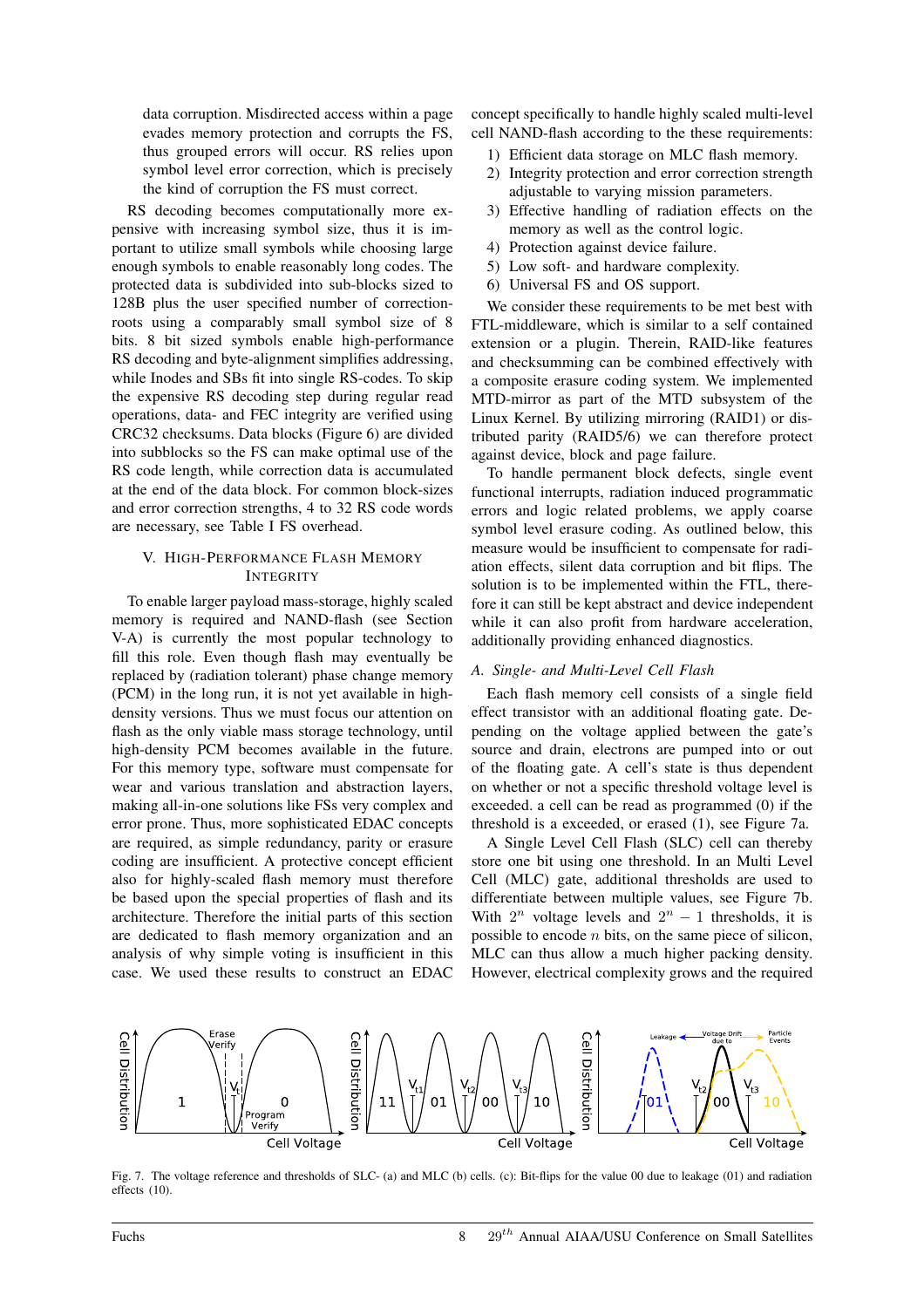read sensitivity and write specificity increases with the number of bits represented.

As the voltage-delta between levels decreases, increased precision is required for sensing and chargeplacement, resulting in MLC memory being more dependent on its cells' ability to retain charge. A state machine is required for addressing MLC memory which in turn increases latency and adds considerable overhead logic, as multiple addresses are not mapped to one gate. This comparably complex state machine may thus hang or introduce arbitrary delays with operations requiring multiple cycles and varying latency.

Environmental temperature variations change the leakage current of the silicon, draining the floating gate of both SLC and MLC flash over time [38]. Software, e.g. the flash translation layer (FTL), must impose appropriate countermeasures against these effects in addition to high energy radiation related degradation. MLC flash memories are also more susceptible to bit errors than SLC [39] due to a shift voltage threshold in floating gate cells caused by the total ionizing dose. Also, highly scaled flash memories become increasingly prone to single event upsets (SEU) causing shifts in the threshold voltage profile of cells, referred to as multiple bit upsets [40]. A varying amount of data will thereby be corrupted through one SEU for which EDAC measures must be adapted, depending on the number of bits represented within a cell [41]. Currently widely used single-bit error correcting EDAC measures are thus insufficient to protect MLC consistency.

Data in flash memory can not read freely due to the layout of the cell circuitry. NAND-flash memory is organized in blocks and pages, in which cells are connected as negated AND circuits, forming NANDgates. If connected as NOR gates, random-read-access is possible at the cost of strongly increased wiring and controller overhead is possible, curtailing so called NOR-flash's data storage density. Partial writes to flash are impossible and the entire block's previous content must be read and updated in RAM, afterwards the block can be erased (by draining the block's cells' voltage) and programmed anew. Hence, read and write operations induce different timing behavior and make access to MLC-flash much more complicated than to SLC-NAND- or NOR-flash due to the addressing state machine. With either technology, a flash FS and the FTL must handle basic block FDIR as well as eraseblock and (for NAND-flash) read-page abstraction. A flash FS must thus implement all functionality necessary to handle failure of memory blocks and pages to extend memory life. It must perform block wear leveling, read and erase block abstraction, bad-block relocation and garbage collection to prevent premature degradation and failure of pages and blocks. The FTL can implement parts of this FDIR functionality for the FS interfacing with hardware specific device drivers.

Over time, a flash memory bank will accumulate fully defective blocks and utilize spare blocks to compensate. Eventually, the pool of spares will be depleted, in which case the FTL or FS will begin recycling less defective blocks and compensate with erasure coding only, thereby sacrificing performance to a certain degree. Traditionally, erasure coding is applied in software or by the controller to counter defects due to wear and bit-flips due to charge leakage. For simplicity, cyclic block codes with large symbol sizes are utilized, though the latest generation of solid-state-drive controllers has begun employing more sophisticated codes. For space use, the symbol size is reduced to support one or two bit correcting erasure coding, as corruption will mostly result from radiation effects. However, block EDAC becomes inefficient due to the occurrence of grouped errors and SEUs affecting multiple cells in highly scaled memory [42].

# *B. Alternative Approaches*

While voting and triple-modular-redundancy are technically still possible for MLC-flash, it is severely constrained by the additional circuitry, logic and strongly varying timing behavior. Voting would have to be implemented for the addressing state machine as well, otherwise it could stall the entire voting circuit. However, due to the varying timing behavior of NAND-flash and the more complex logic, the resulting voter-circuit would thus become more error prone, require more energy and reduce overall performance.

Like with FTRFS, the outlined requirements could also be met using a flash FS. UFFS particularly would be a prime candidate to be extended to handle multiple memory devices and enhanced EDAC, however, the resulting all-in-one FS would be complex and error prone. Device independence could also be added on top of regular flash FS as a separate layer of software [30], see Figure 8. Within a RAIF set, increased protective requirements could be satisfied with additional redundant copies of the FS content. The underlying individual FSs would then have to handle all EDAC functionality, as RAIF by itself does not offer any integrity guarantees beyond FS or file failure.



Fig. 8. Memory access hierarchy for a RAIF based system with added error correction. Extensive modifications to various components are be required; affected elements are depicted in yellow.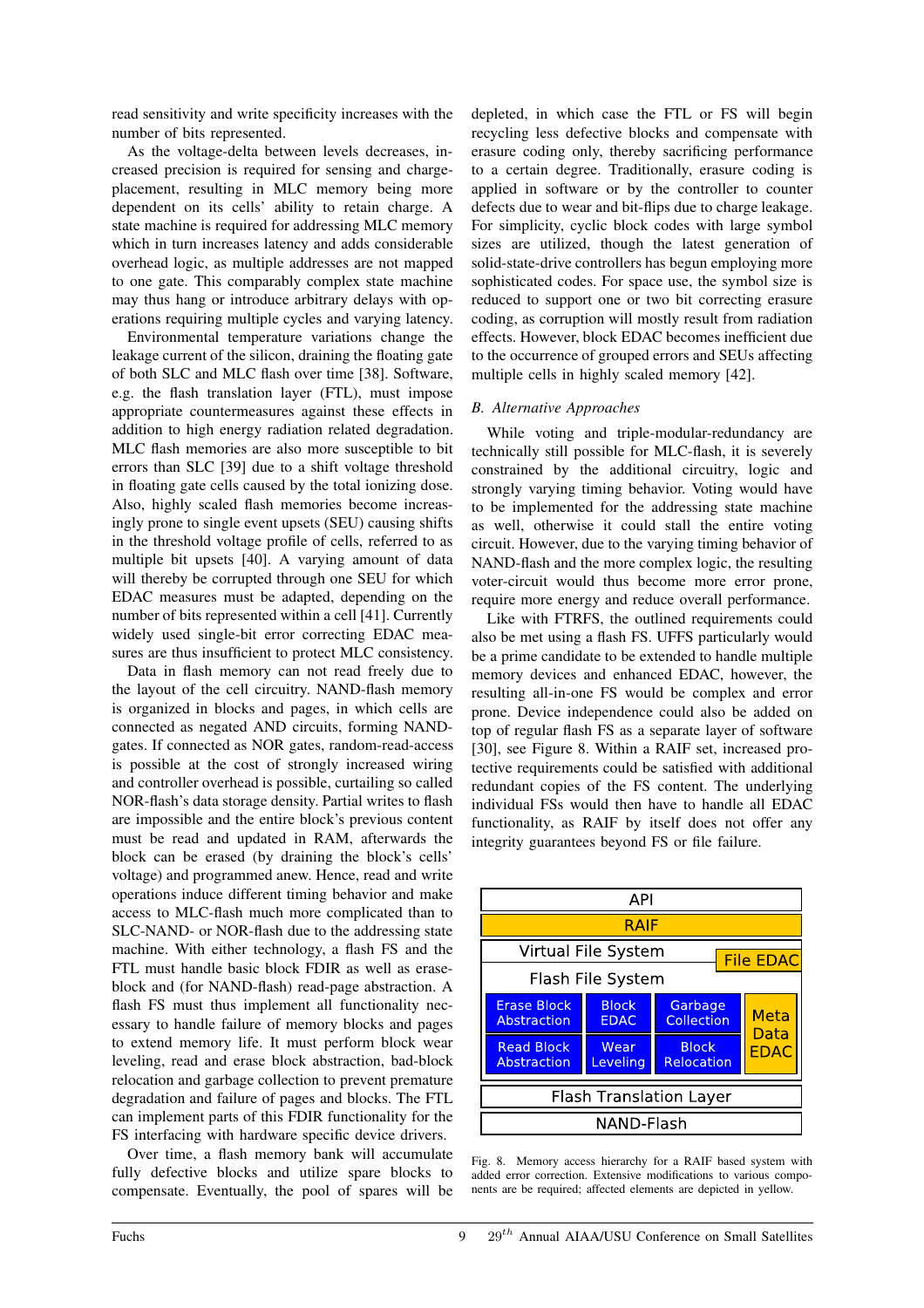RAIF sets, however, are prone to FS-metadata corruption which can result in single block errors failing an entire FS, as RAIF only reads from underlying FSs. Files damaged across all of a RAIF set's FSs would become unrecoverable and would forward a defective copy to the application, instead of combining multiple damaged copies into a correct one. RAIF therefore actively inhibits error correction and may even cripple recovery of larger files. While RAIF could be adapted to this issue, the resulting storage architecture would again become highly complex, difficult to validate and debug. As RAIF implements simple FS redundancy, its storage efficiency will always be lacking compared to distributed parity concepts. Being a pure software layer without the possibility to interact with the devices, hardware acceleration of RAIF would be impossible.

RAID can be applied efficiently to space-borne storage architectures and has been used previously aboard spacecraft (e.g. in the GAIA mission), in contrast to RAIF [43]. These architectures, however, were designed for SLC (see Section V) and only relied on RAID to achieve device fail-over through data mirroring (RAID1) and distributed parity (RAID5/6) [44], [43]. However, they usually rely upon the block level hardware error correction provided by the flash memory or controller or implement simple parity only. The different distribution of bit-errors on MLC flash, can not be addressed using these concepts and coarse symbol based erasure coding is insufficient.

# *C. The MTD-Mirror Middleware Layer*

RAID-like functionality could be implemented as a middleware within the FTL as depicted in Figure 9, thus the software can interact both with the FS and the rest of the FTL, without requiring alterations to either. Such middleware can remain pervious to FS operations and allows device failure protection to be combined with enhanced erasure coding as RAID can therein be implemented with comparably little effort. Validation, testing and analysis can thus be simplified as all implementation work can be concentrated into

| API                                                 |                             |                            |  |  |  |  |
|-----------------------------------------------------|-----------------------------|----------------------------|--|--|--|--|
| Virtual File System                                 |                             |                            |  |  |  |  |
| Pre-Existing Flash File System                      |                             |                            |  |  |  |  |
| <b>Read Block</b><br>Abstraction                    | Wear<br>Leveling            | <b>Block</b><br>Relocation |  |  |  |  |
| <b>Erase Block</b><br>Abstraction                   | <b>Block</b><br><b>EDAC</b> | Garbage<br>Collection      |  |  |  |  |
| <b>MTD-mirror</b><br><b>Flash Translation Layer</b> |                             |                            |  |  |  |  |
| NAND-Flash                                          |                             |                            |  |  |  |  |

Fig. 9. Memory access and data flow hierarchy for an MTD-Mirror set. Flash-memory specific logic is depicted in blue and may partially reside within the FTL. Required modifications are indicated in yellow.

an FTL middleware module.

The functional layout of MTD-mirror's block consistency protection is depicted in Figure 10 and is based upon a serial concatenated (composite) erasure code system. Like in FTRFS, a data checksum allows bypassing decoding of intact data. The second checksum is used to prevent symbol drift of the erasure coding layers. The first erasure coding layer is based on relatively coarse symbols and protects against data corruption induced by stray writes, controller issues and multi-bit errors similar to FTRFS, due to which RS [45] was selected as well.

Erasure coding with coarse symbols is efficient if symbols are largely or entirely corrupted, but shows weak performance when compensating radiationinduced bit-rot. SEUs statistically will equally degrade all data of a code word, corrupting multiple code symbols with comparably few bit errors, due to which previous storage concepts often relied upon convolution codes. However, as error-models become more complex (2 or more bit-errors in MLC), convolution code complexity increases, and storage efficiency diminishes. To handle single or double bit-flips within individual code symbols of the first level RS code, a second level of erasure coding using Low-Density Parity Check Codes (LDPC) [46] was added. LDPC is efficient with very small symbol sizes (1 or two bit), allows high-speed iterative decoding [47] and offers superior performance compared to convolution codes [48]. LCPC supports recovery of slightly corrupted RS-symbols and parity, but due to more costly decoding is only being used in case RS fails for repairing individual damaged symbols. This runtime behavior can thereby drastically increase recovery rates on radiation-degraded memories. The set can also attempt repair using data from different blocks in the hope of obtaining a consistent combination of blockdata, as multiple copies of the erasure code parity data and checksums are available.

We chose to apply the two FEC layers in order (Figure 10) as hardware-acceleration of RS is readily available to us. Hence, the sequence should be determined based on the available acceleration possibilities and mission parameters. If severe bit-rot is expected or higher order density MLC is used, the LDPC-layer should be applied prior to RS decoding.

# *D. Optimization & Future Work*

While the logic required to implement this storage solution is relatively simple, more advanced distributed parity RAID concepts offer increased mass/cost/energy efficiency due to overhead reduction. There has been prior research on adding checksumming support to RAID5 in [44], [43], though utilizing RAID5 directly would introduce issues. Error correction information in RAID5C [44] can either be stored redundantly with each block, introducing unnecessary overhead, or as single copy within the parity-block. While this would increase the net storage capacity, a single point of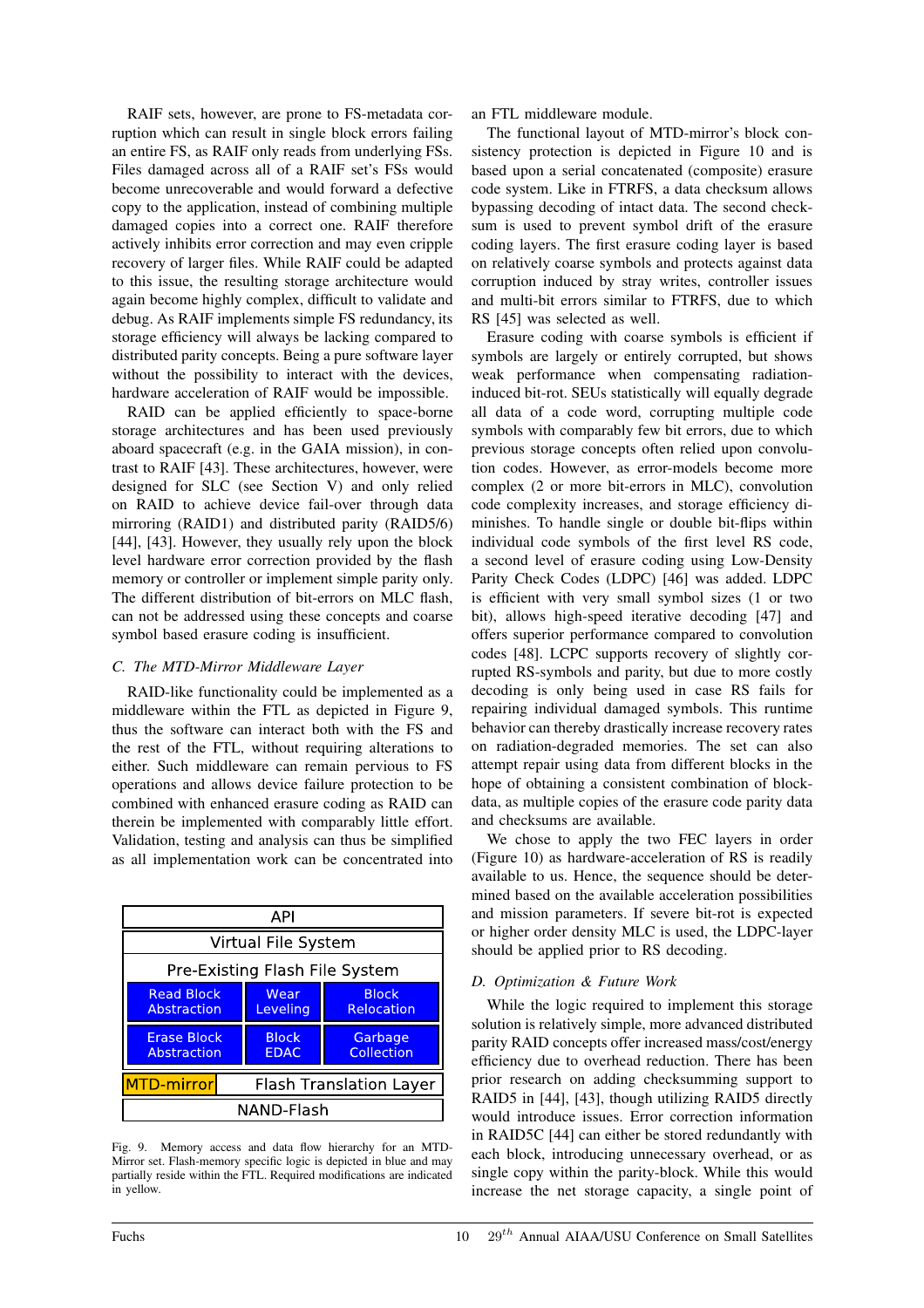| Page Data                         | Layer 1<br><b>RS</b>     | Layer 2<br><b>LDPC</b> | R R |
|-----------------------------------|--------------------------|------------------------|-----|
| Included in Data Checksum (CRC-D) | Erasure Checksum (CRC-E) |                        |     |
| Covered by LDPC Coding            |                          |                        |     |
| Covered by Reed-Solomon Coding    |                          |                        |     |

Fig. 10. The simplified layout of an MTD-mirror write-block without to read-page indication. Added erasure code correction information is depicted in yellow, checksums in blue.

failure would be introduced for each block group. If the parity block was lost, the integrity of data which was protected by this block could no longer be verified. Instead, RAID5 can be applied to data and error correction information independently, only requiring one extra checksum to be stored per block.

RAID6, however, can be implemented almost asis, with error correction data and checksums being stored directly on the two or more parity blocks associated with each group. There are also promising concepts for utilizing erasure coding for generating parity blocks by themselves, thereby obsoleting simple hamming-distance based parity coding [49], [50]. Further research on this topic is required and may enable optimization for flash memory and radiation aspects similar to the ones described in this paper.

# VI. RESULTS AND CURRENT STATUS

For testing our volatile memory protection system, we are currently using the memcheck functionality within a virtualized ia32-demonstrator. Once the memcheck port for ARM has been completed, we will switch the demonstrator to the ARMv7 architecture and can thereby re-use the existing setup for testing and debugging.

FTRFS is currently undergoing testing and has been implemented using the RS implementation of the Linux kernel, as its API also supports hardware acceleration. Due to its POSIX-compliance, the FS could easily be ported to other platforms. An in-depth description and analysis of FTRFS has been published as part of the computer science conference ARCS2015 proceedings [51]. While the FS has been tested and logically validated, the code should be optimized which will result in a drastic performance increase. The FS's overall performance depends strongly upon the utilized hardware, as synthetic benchmarks are not representative for different OBC implementations. An in-depth analysis will be conducted once a feature complete OBC implementation for MOVE-II is available. Data degradation during metering will be introduced using fault injection. However, artificial fault injection is usually not considered sufficient to prove the efficiency of a fault-tolerance concept for space-use. An identical test-model of our satellite's OBC including the FS will undergo testing using various radiation sources before launch. Results will be made available once these tests have been conducted.

The high level architecture of MTD-mirror has been implemented for RAID1, though we have begun working towards enabling more advanced distributed parity concepts. The concept originally begun as a spin-off from FTRFS using a fault-tolerant block layer for more complex memory than MRAM. MTD-mirror therefore also serves as a showcase for how innovative concepts developed for miniaturized satellites can influence commercial and agency space flight: the concept's design was in part influenced by the payload data storage requirements of the JUICE and Euclid missions. A related paper on how the MTDmirror layer can be adapted to very large storage volumes common to these missions was published at DASIA2015 [52], which however is not intended directly for nanosatellite use. FTLs like Linux-MTD exist for most modern OSs or are built into the base kernel for those supporting flash memory directly. Besides API adaptions to MTD-mirror, little additional work is required for porting it to other OSs.

# VII. CONCLUSIONS

In this paper we presented three software-driven concepts to assure storage consistency, each specifically designed towards protecting key components: a system for volatile memory protection, FTRFS to protect firmware or OS images and MTD-mirror to safeguard payload data. All outlined solutions can be applied to different OBC designs and do not require the OBC to be specifically designed for them. They can be used universally in miniaturized satellite architectures for both long and short-term missions, thereby laying the foundation to increased system dependability. In contrast to earlier concepts, none of the approaches requires or enforces design-time fixed protection parameters. Both can be implemented either completely in software, or as hardware accelerated hybrids. The protective guarantees offered are fully run-time configurable.

Assuring integrity of core system storage up to a size of several gigabytes, FTRFS enables a softwareside protective scheme against data degradation. Thereby, we have demonstrated the feasibility of a simple bootable, POSIX-compatible FS which can efficiently protect a full OS image. The MTD-mirror middleware enables reliable high-performance MLC-NAND-flash usage with a minimal set of software and logic. MTD-mirror is independent of the partic